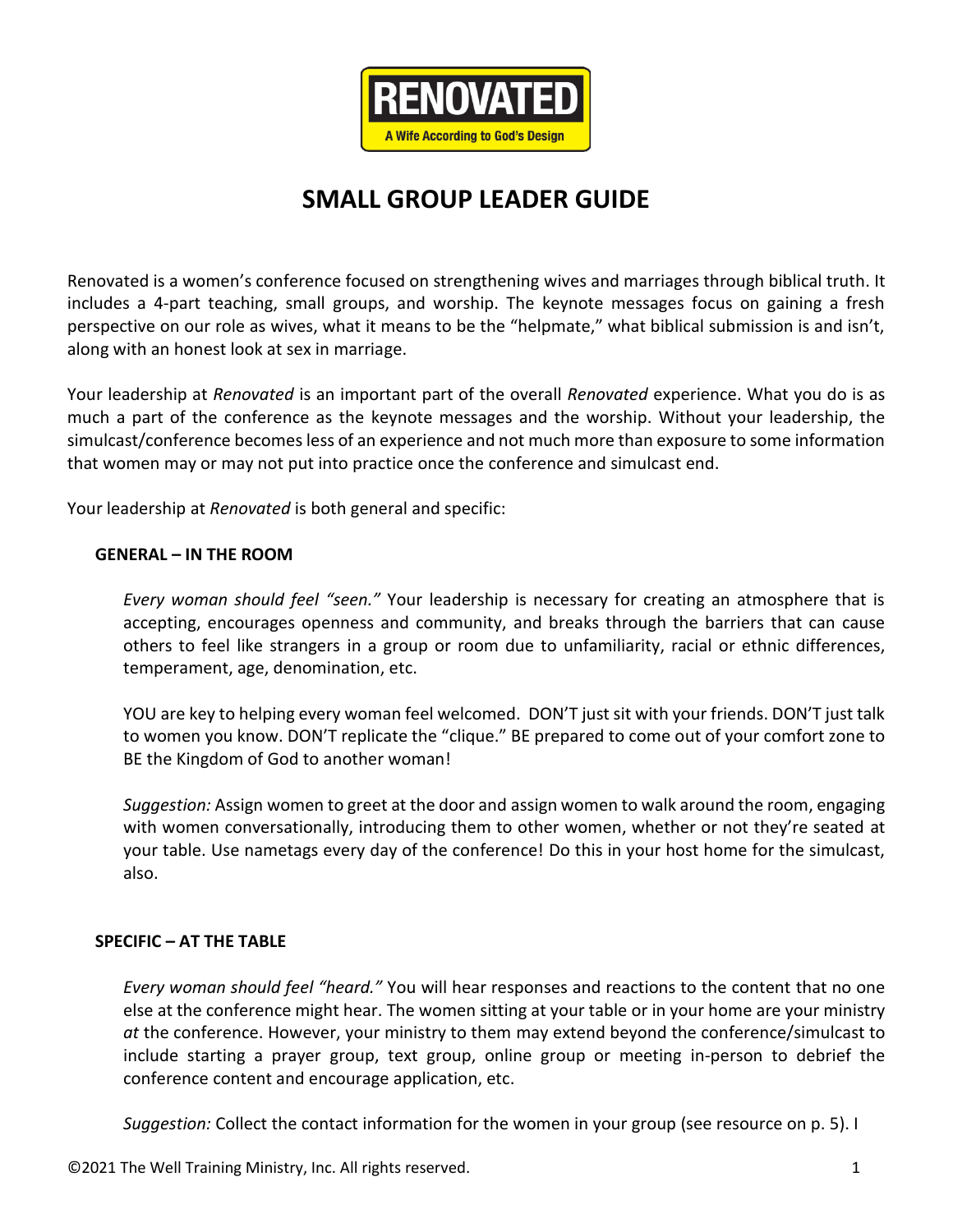MPORTANT: Do NOT tell women you will follow up with them and then DON'T follow up with them! Be true to your word!

#### **THE PURPOSE OF THE SMALL GROUPS**

The small group time is crucial to helping women:

*Digest* some of the content from the general sessions through discussion questions.

*Connect* with other women through what they have in common – common struggles, stories, etc.

*Identify* ways they can begin implementing what they hear when they get home.

*Cultivate* transparency and authenticity with each other (no walls, no pretense, no guards up).

*Pray* for one another as the Body of Christ in support of one another.

#### **SMALL LEADER EXPECTATIONS**

Your group may be a mix of women who are married, widowed, divorced, engaged or not-yet-marriedbut-marriage-minded. You do not have to be married to be a table leader or host home.

Here are some things that are expected of you as a table leader:

*You are cultivating your devotional life*. It's important that you spend time with Jesus, praying and abiding with Christ through His Word.

*Be honest about your own marriage and struggles. If you are single, be honest about your struggles, too.* You don't have to be perfect to lead, just authentic and in the fight for your own marriage, your own purity, and your own need for growth.

*Help keep the conversation on topic.* You want to help the women know that they're in a safe space with each other and encourage each woman to participate, using the small group question(s) as your framework for what to talk about.

*Manage the time in your group.* There is a schedule for the conference and simulcast. You will need to remind the women in your group of how much time you have together before you get started with the small group content.

#### **SMALL GROUP CONTENT**

The small group content is strategic: to encourage the women at your table/in the host home to talk *to* each other, talk *with* each other, and talk to God *together*.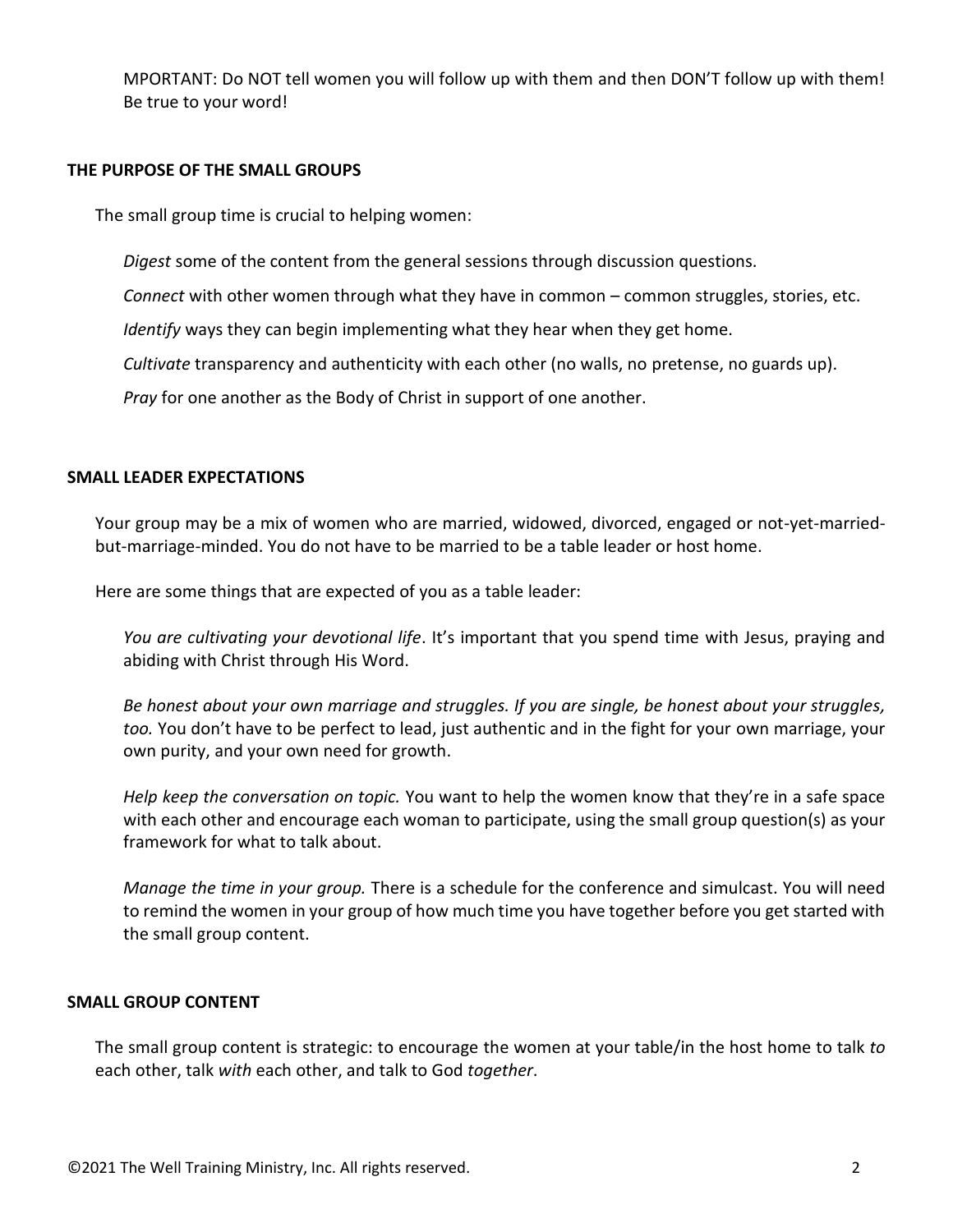#### FIRST Small Group

BEFORE starting this time, introduce yourself, encourage them to sit with the same group on Day 2 of the conference to help build community with each other over the weekend and let them know your group/table is a SAFE place.

There will always be women who are reluctant to participate in the group time. You want to speak to that BEFORE it happens, so women don't feel "called out."

*What you can share:* Let them know that every woman fears being judged, misunderstood, saying the wrong thing or sounding like she's complaining. Tell them that you're willing to trust them with what you share and encourage them to trust each other. Together you will be truth-tellers and grace-givers and when we do those two things, we grow.

The first small group will be an icebreaker and will be your shortest time together. It's simply meant to help relax women and breakdown the stranger barriers. It can be funny and serious, all at the same time. The main point is to help get them talking.

Each woman will be asked to share her name, where she's from/goes to church (if women outside of your area or church are attending) and why she chose to participate in *Renovated.* Use the following list of choices as your starting point:

*I like doing regular marriage maintenance – going to marriage studies and conferences I was invited by a friend My marriage needs a tune up or some repair My marriage is nearing a breakdown I don't know why I'm here FOMO (fear of missing out) Other (please state what the "other" reason is)*

YOU GO FIRST! As the leader, be honest about your own reason for participating and others will be honest about their reason. As you have time, you can tease out some of their answers. For example:

*She answers:* I like going to marriage related things. *Ask:* What kinds of conferences and studies have you done that you'd recommend to others?

*She answers:* I was invited by a friend. *Ask:* How long have you known each other?

*She answers:* My marriage needs a tune up. *Ask:* In what area would you say you need a tune up the most?…

Thank them for sharing and close in a word of prayer that's inclusive of, and sensitive to, the answers given by the women in your group. Ask God to unite your group and help each to be a support to the other while you're together.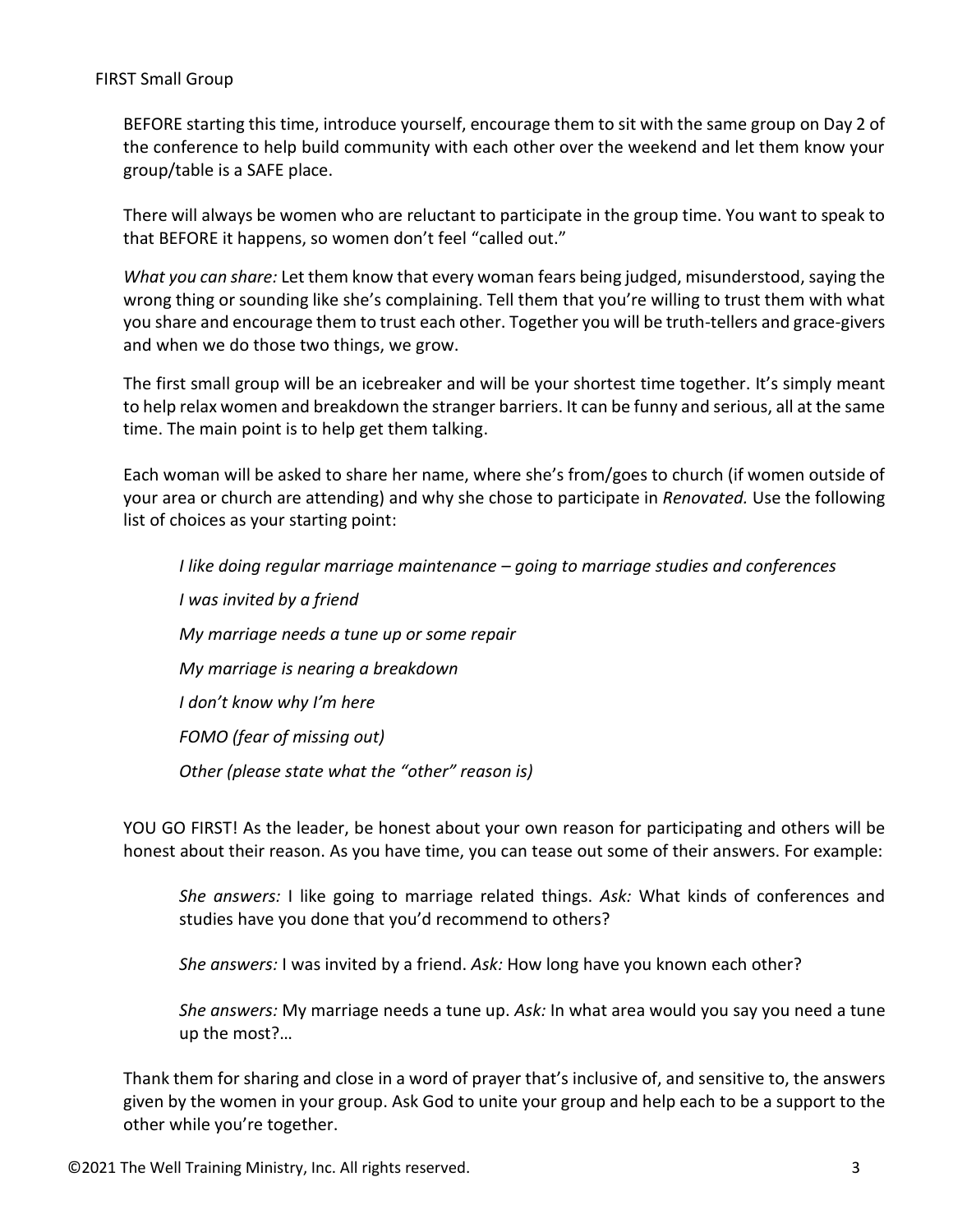*Encourage any woman who is crying:* give a hug, sit by her, offer her a tissue, pray comfort and hope over her, etc. Whatever you do – don't ignore her tears!

#### SECOND Small Group

This is designed to be a time of reflection with future application in mind. By this small group, they have heard three (3) messages and need a moment to process some of it, identifying what stood out to them and what their application is so far.

Ask the women to look over Session 1 and share which perspective resonated with them the most.

Ask women to look over Sessions 2 and 3 and share where they feel they need to make an application as a wife – helpmate or submission, and in what way specifically.

The Leader closes the group in prayer. If your group ends before the designated time, release them for an early break.

#### THIRD Small Group

This group time is dedicated to praying together. The leader will let the group know that there are four (4) targeted 15-minute segments, and that each woman will pray out loud in the direction of each prayer segment, including the leader.

| 15 minutes | Pray for yourself                                                                                                                                                   |
|------------|---------------------------------------------------------------------------------------------------------------------------------------------------------------------|
| 15 minutes | Pray for your husband                                                                                                                                               |
| 15 minutes | Pray for God's Kingdom to manifest in and through your marriage (e.g.,<br>my marriage needs joy, forgiveness, to be made new, oneness,<br>kindness, holiness, etc.) |
| 15 minutes | Pray for someone else's marriage (good marriages and/or hurting<br>marriages)                                                                                       |

If there is time left within a segment before moving on to the next, then as a group, pray for each other – agree with each other in prayer over the things women have already shared in that prayer time. And then believe together that God has heard your prayers.